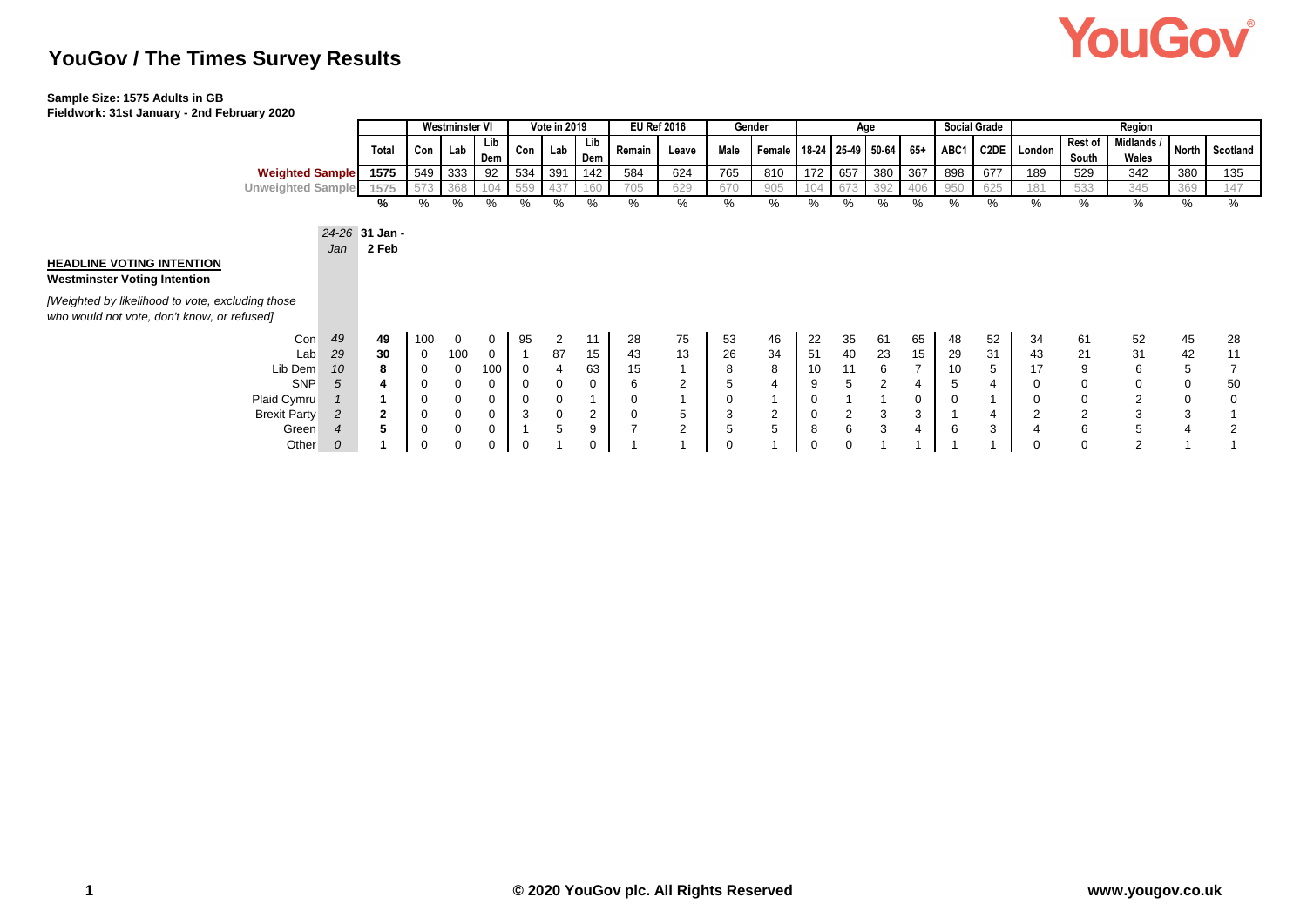# YouGov®

#### **Sample Size: 1575 Adults in GB Fieldwork: 31st January - 2nd February 2020**

|                                                 |                |                         |                | <b>Westminster VI</b> |                |                         | Vote in 2019   |                |                | <b>EU Ref 2016</b> |                | Gender                   |                  |                | Age            |                |                | <b>Social Grade</b>       |                |                  | Region                   |                |                           |
|-------------------------------------------------|----------------|-------------------------|----------------|-----------------------|----------------|-------------------------|----------------|----------------|----------------|--------------------|----------------|--------------------------|------------------|----------------|----------------|----------------|----------------|---------------------------|----------------|------------------|--------------------------|----------------|---------------------------|
|                                                 |                | Total                   | Con            | Lab                   | Lib<br>Dem     |                         | Con Lab        | Lib<br>Dem     | Remain         | Leave              | Male           | Female 18-24 25-49 50-64 |                  |                |                | $65+$          | ABC1           | C2DE                      | London         | Rest of<br>South | <b>Midlands</b><br>Wales | <b>North</b>   | Scotland                  |
| <b>Weighted Sample</b>                          |                | 1575                    | 549            | 333                   | 92             |                         | 534 391        | 142            | 584            | 624                | 765            | 810                      | 172              | 657            | 380            | 367            | 898            | 677                       | 189            | 529              | 342                      | 380            | 135                       |
| <b>Unweighted Sample</b>                        |                | 1575                    | 573            | 368                   | 104            | 559                     | 437            | 160            | 705            | 629                | 670            | 905                      | 104              | 673            | 392            | 406            | 950            | 625                       | 181            | 533              | 345                      | 369            | 147                       |
|                                                 |                | %                       | $\%$           | $\frac{0}{0}$         | %              | %                       | %              | %              | $\frac{0}{6}$  | $\frac{0}{6}$      | %              | $\%$                     | $\%$             | %              | %              | %              | %              | %                         | %              | $\%$             | %                        | %              | $\%$                      |
|                                                 |                |                         |                |                       |                |                         |                |                |                |                    |                |                          |                  |                |                |                |                |                           |                |                  |                          |                |                           |
|                                                 |                | 24-26 31 Jan -          |                |                       |                |                         |                |                |                |                    |                |                          |                  |                |                |                |                |                           |                |                  |                          |                |                           |
|                                                 | Jan            | 2 Feb                   |                |                       |                |                         |                |                |                |                    |                |                          |                  |                |                |                |                |                           |                |                  |                          |                |                           |
| If there were a general election held tomorrow, |                |                         |                |                       |                |                         |                |                |                |                    |                |                          |                  |                |                |                |                |                           |                |                  |                          |                |                           |
| which party would you vote for?                 |                |                         |                |                       |                |                         |                |                |                |                    |                |                          |                  |                |                |                |                |                           |                |                  |                          |                |                           |
| Conservative                                    | 34             | 35                      | 100            | 0                     | 0              | 86                      | 2              | 8              | 23             | 58                 | 40             | 30                       | 15               | 22             | 44             | 57             | 36             | 34                        | 24             | 44               | 37                       | 31             | 20                        |
| Labour                                          | 21             | 21                      | $\mathbf 0$    | 100                   | $\mathbf 0$    | $\overline{1}$          | 71             | 11             | 34             | 11                 | 19             | 23                       | 36               | 24             | 17             | 14             | 22             | 20                        | 31             | 15               | 22                       | 29             | $\bf 8$                   |
| <b>Liberal Democrat</b>                         | 7              | 6                       | $\mathbf 0$    | $\mathsf 0$           | 100            | $\mathbf 0$             | 3              | 45             | 12             | $\mathbf 1$        | 6              | 5                        | $\overline{7}$   | $\overline{7}$ | 4              | 6              | 8              | $\ensuremath{\mathsf{3}}$ | 12             | $\overline{7}$   | $\overline{4}$           | $\overline{4}$ | $\sqrt{5}$                |
| Scottish National Party (SNP)                   | 4              | 3                       | $\mathbf 0$    | $\mathsf 0$           | 0              | $\mathbf 0$             | $\mathbf 0$    | 0              | 5              | $\overline{2}$     | $\overline{4}$ | 3                        | 6                | 3              |                | $\overline{4}$ | 4              | $\overline{c}$            | $\mathbf 0$    | $\mathbf 0$      | 0                        | 0              | 37                        |
| Plaid Cymru                                     |                | 0                       | $\mathbf 0$    | $\mathsf 0$           | 0              | 0                       | $\pmb{0}$      | $\mathbf{1}$   | 0              | 0                  | $\mathbf 0$    | $\mathbf 0$              | $\pmb{0}$        | $\mathbf 0$    |                | 0              | 0              | $\overline{1}$            | $\mathbf 0$    | $\mathsf 0$      | $\overline{c}$           | $\mathbf 0$    | $\pmb{0}$                 |
| <b>Brexit Party</b>                             |                | $\mathbf{2}$            | 0              | $\pmb{0}$             | 0              | $\overline{c}$          | 0              | $\mathbf{1}$   | 0              | $\overline{4}$     | $\overline{2}$ | $\mathbf{1}$             | $\pmb{0}$        |                | 3              | $\overline{2}$ | $\overline{1}$ | $\overline{\mathbf{c}}$   |                | $\sqrt{2}$       | $\overline{c}$           | $\overline{c}$ | $\mathbf{1}$              |
| Green                                           | 3              | 4                       | $\mathbf 0$    | $\mathsf 0$           | 0              |                         | 4              | 6              | 6              | $\overline{c}$     | 3              | $\overline{4}$           | $\,6\,$          | $\overline{4}$ | $\sqrt{2}$     | 3              | 5              | $\overline{c}$            | 3              | 5                | $\overline{4}$           | 3              | $\sqrt{2}$                |
| Some other party                                | 0              | $\mathbf{1}$            | $\mathbf 0$    | $\mathsf 0$           | 0              | $\mathbf 0$             |                | 0              | -1             | $\mathbf{1}$       |                | $\mathbf{1}$             | $\boldsymbol{0}$ |                |                | $\mathbf{1}$   | $\overline{1}$ | $\overline{1}$            | 0              | $\mathbf 0$      | $\overline{2}$           | $\mathbf{1}$   | $\overline{1}$            |
| Would not vote                                  | 12             | 11                      | $\mathbf 0$    | $\mathsf 0$           | 0              | $\mathbf 0$             | 2              | 0              | 3              | 6                  | 12             | 11                       | 8                | 17             | 9              | $\overline{4}$ | 8              | 16                        | 5              | 9                | 11                       | 18             | $\overline{7}$            |
| Don't know                                      | 13             | 14                      | 0              | $\mathbf 0$           | 0              | 9                       | 12             | 27             | 15             | 13                 | 10             | 18                       | 12               | 17             | 16             | 8              | 13             | 15                        | 17             | 15               | 12                       | 12             | 17                        |
| Refused                                         | 3              | 3                       | $\mathbf 0$    | $\mathbf 0$           | $\mathbf 0$    | $\overline{\mathbf{1}}$ | Δ              | 1              | $\overline{2}$ | 2                  | 3              | 3                        | 11               | $\overline{4}$ |                | $\mathbf 0$    | 3              | 3                         | $\overline{7}$ | 3                | $\overline{4}$           | $\overline{1}$ | $\overline{2}$            |
|                                                 |                |                         |                |                       |                |                         |                |                |                |                    |                |                          |                  |                |                |                |                |                           |                |                  |                          |                |                           |
| On a scale of 0 (certain NOT to vote) to 10     |                |                         |                |                       |                |                         |                |                |                |                    |                |                          |                  |                |                |                |                |                           |                |                  |                          |                |                           |
| (absolutely certain to vote), how likely would  |                |                         |                |                       |                |                         |                |                |                |                    |                |                          |                  |                |                |                |                |                           |                |                  |                          |                |                           |
| you be to vote in a general election tomorrow?  |                |                         |                |                       |                |                         |                |                |                |                    |                |                          |                  |                |                |                |                |                           |                |                  |                          |                |                           |
| 0 - Certain NOT to vote                         | 11             | 9                       | -1             | -1                    | $\overline{2}$ | $\mathbf 0$             | 2              | $\mathbf 1$    | $\overline{2}$ | 5                  | 11             | 8                        | 9                | 15             | 8              | $\overline{2}$ | 6              | 14                        |                | 8                | 8                        | 15             | 6                         |
|                                                 | $\overline{c}$ | $\mathbf{1}$            | $\overline{0}$ | $\mathbf 0$           | $\mathbf{1}$   | $\mathbf 0$             | 0              | 0              | $\overline{c}$ | $\mathbf 0$        |                | $\overline{2}$           | $\pmb{0}$        | $\overline{c}$ | $\overline{2}$ | $\mathbf{1}$   | $\overline{1}$ | $\overline{\mathbf{c}}$   |                | $\mathbf{1}$     | $\overline{2}$           | $\mathbf{1}$   | 3                         |
|                                                 | $\mathbf{1}$   | $\mathbf{1}$            | $\mathbf 0$    | $\pmb{0}$             | $\mathbf 0$    | $\mathbf 0$             | $\mathbf 0$    | $\mathbf{1}$   | $\mathbf 0$    | $\overline{c}$     | $\overline{1}$ | $\sqrt{2}$               | $\pmb{0}$        | $\overline{2}$ | $\overline{c}$ | $\mathbf 0$    | $\overline{1}$ | $\overline{1}$            | $\mathbf 0$    | $\mathbf{1}$     | $\sqrt{2}$               | $\mathbf{1}$   | $\pmb{0}$                 |
|                                                 | $\mathbf{1}$   | $\mathbf{2}$            | $\overline{1}$ | $\overline{2}$        | $\mathbf 0$    | $\mathbf 0$             |                | $\overline{2}$ | $\mathbf 0$    | $\mathbf{1}$       | $\overline{2}$ | $\overline{2}$           | $\overline{4}$   | $\overline{2}$ | $\mathbf{1}$   | $\mathbf 0$    | $\overline{c}$ | $\overline{c}$            |                | $\sqrt{2}$       | $\overline{c}$           | $\overline{1}$ | $\ensuremath{\mathsf{3}}$ |
|                                                 |                | 1                       | $\overline{1}$ | $\pmb{0}$             | 0              | $\mathbf 0$             |                | 0              | $\mathbf 0$    |                    |                | $\overline{2}$           | $\overline{1}$   | $\overline{2}$ | 0              | $\mathbf 0$    | $\overline{1}$ | $\overline{1}$            |                |                  | $\overline{2}$           | $\mathbf{1}$   | $\pmb{0}$                 |
|                                                 | 5              | 6                       | $\overline{2}$ | $\overline{4}$        | 4              | 2                       | 4              | 6              | $\overline{4}$ | 5                  | 4              | $\overline{7}$           | $\overline{7}$   | 8              | 5              | 3              | $\overline{4}$ | 8                         | 9              | $\sqrt{5}$       | 6                        | 6              | $\,6\,$                   |
|                                                 | $\overline{2}$ | $\mathbf{2}$            | $\overline{2}$ | $\overline{1}$        | 2              | $\overline{2}$          | $\overline{2}$ | $\overline{2}$ | $\overline{2}$ | $\mathbf{1}$       |                | $\overline{2}$           | $\overline{4}$   | $\overline{2}$ |                | $\mathbf{1}$   | $\overline{2}$ | $\overline{2}$            | $\overline{2}$ | $\mathbf{1}$     | 3                        | $\overline{2}$ | $\sqrt{2}$                |
|                                                 | 3              | $\overline{\mathbf{4}}$ | 3              | 5                     | 5              | 3                       | 3              | $\overline{2}$ | $\overline{4}$ | 3                  | 4              | $\overline{4}$           | 8                | 5              | 3              | 2              | 5              | 3                         | 6              | $\overline{4}$   | $\overline{4}$           | $\overline{4}$ | $\mathbf 5$               |
| 8                                               | $\overline{7}$ | 5                       | 6              | 5                     | $\overline{1}$ | 6                       | 5              | 3              | 5              | 5                  | 4              | 5                        | $\overline{4}$   | 5              | 5              | $\overline{4}$ | 4              | 6                         | $\overline{4}$ | 5                | $\overline{7}$           | 4              | $\ensuremath{\mathsf{3}}$ |
|                                                 | 10             | $\overline{7}$          | 10             | $\overline{7}$        | 5              | 9                       | $\overline{7}$ | 13             | 8              | 6                  | 8              | $\overline{7}$           | 12               | 5              | $\overline{7}$ | 9              | 9              | 5                         | 12             | 8                | 6                        | 6              | $\pmb{4}$                 |
| 10 - Absolutely certain to vote                 | 58             | 61                      | 76             | 74                    | 81             | 78                      | 76             | 71             | 73             | 70                 | 63             | 60                       | 51               | 51             | 67             | 77             | 65             | 56                        | 57             | 63               | 59                       | 59             | 70                        |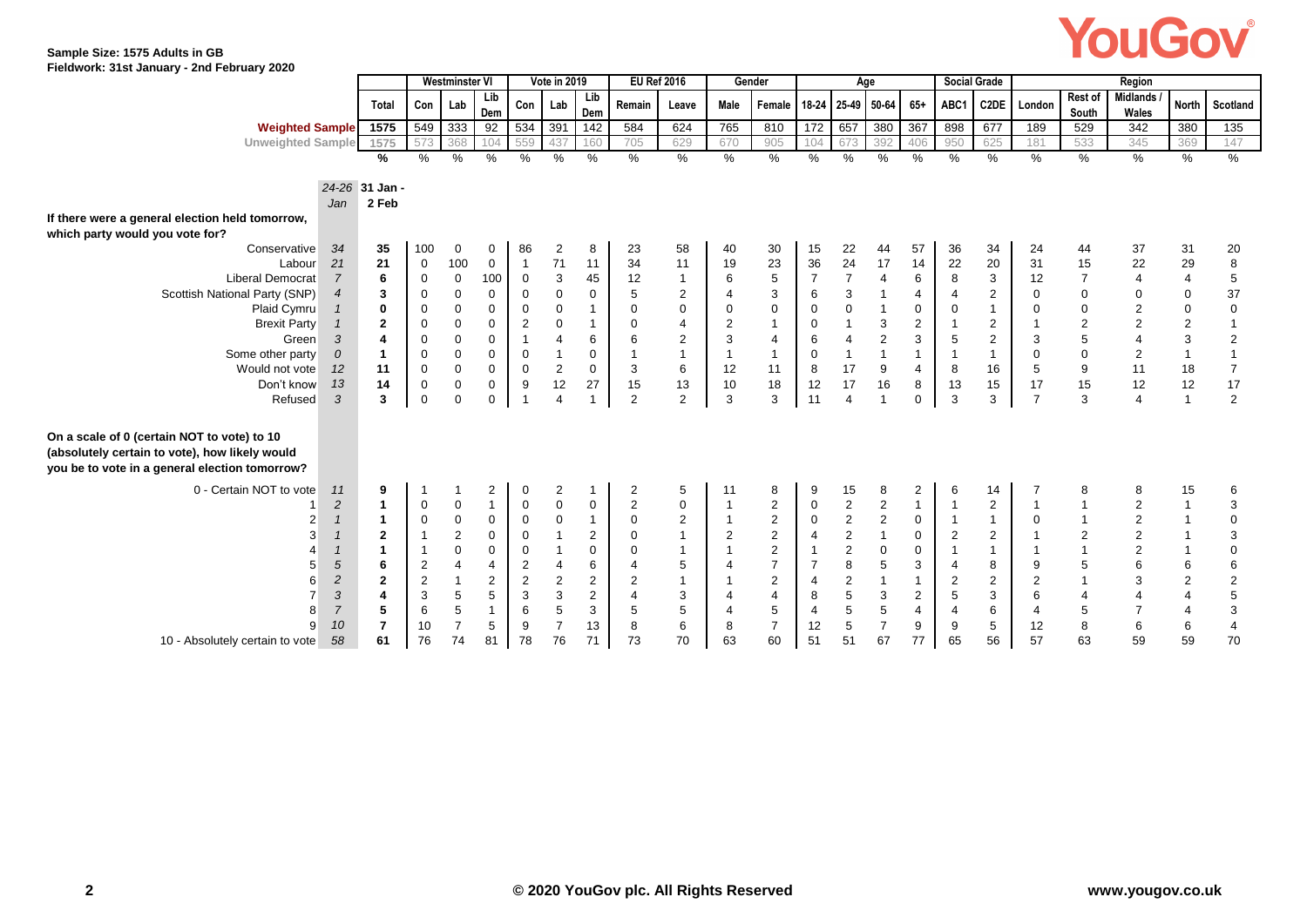

**Sample Size: 1575 Adults in GB Fieldwork: 31st January - 2nd February 2020**

|                                                                                                |                | <b>Westminster VI</b> |                                  | Vote in 2019                  |                | <b>EU Ref 2016</b> |                 |                | Gender         |                | Age          |                |                |                | <b>Social Grade</b>     | Region         |                |                |                         |                         |                       |              |                 |
|------------------------------------------------------------------------------------------------|----------------|-----------------------|----------------------------------|-------------------------------|----------------|--------------------|-----------------|----------------|----------------|----------------|--------------|----------------|----------------|----------------|-------------------------|----------------|----------------|----------------|-------------------------|-------------------------|-----------------------|--------------|-----------------|
|                                                                                                |                |                       |                                  |                               | Lib            | Con                |                 | Lib            | Remain         |                | Male         |                | 18-24          | 25-49          | 50-64                   | $65+$          | ABC1           | C2DE           |                         | <b>Rest of</b>          | <b>Midlands</b>       | <b>North</b> | <b>Scotland</b> |
|                                                                                                |                | <b>Total</b>          | Con                              | Lab                           | Dem            |                    | Lab             | Dem            |                | Leave          |              | Female         |                |                |                         |                |                |                | London                  | South                   | Wales                 |              |                 |
| <b>Weighted Sample</b>                                                                         |                | 1575                  | 549                              | 333                           | 92             | 534                | 391             | 142            | 584            | 624            | 765          | 810            | 172            | 657            | 380                     | 367            | 898            | 677            | 189                     | 529                     | 342                   | 380          | 135             |
| <b>Unweighted Sample</b>                                                                       |                | 1575                  | 573                              | 368                           | 104            | 559                | 437             | 160            | 705            | 629            | 670          | 905            | 104            | 673            | 392                     | 406            | 950            | 625            | 181                     | 533                     | 345                   | 369          | 147             |
|                                                                                                |                | %                     | %                                | %                             | $\%$           | %                  | %               | $\%$           | %              | %              | %            | $\%$           | $\%$           | %              | %                       | $\%$           | %              | %              | $\frac{0}{0}$           | %                       | $\frac{0}{6}$         | $\%$         | $\frac{0}{6}$   |
|                                                                                                |                |                       |                                  |                               |                |                    |                 |                |                |                |              |                |                |                |                         |                |                |                |                         |                         |                       |              |                 |
|                                                                                                |                | 24-26 31 Jan -        |                                  |                               |                |                    |                 |                |                |                |              |                |                |                |                         |                |                |                |                         |                         |                       |              |                 |
|                                                                                                | Jan            | 2 Feb                 |                                  |                               |                |                    |                 |                |                |                |              |                |                |                |                         |                |                |                |                         |                         |                       |              |                 |
| Which of the following do you think are the                                                    |                |                       |                                  |                               |                |                    |                 |                |                |                |              |                |                |                |                         |                |                |                |                         |                         |                       |              |                 |
| most important issues facing the country at this                                               |                |                       |                                  |                               |                |                    |                 |                |                |                |              |                |                |                |                         |                |                |                |                         |                         |                       |              |                 |
| time? Please tick up to three.                                                                 |                |                       |                                  |                               |                |                    |                 |                |                |                |              |                |                |                |                         |                |                |                |                         |                         |                       |              |                 |
| Health                                                                                         | 42             | 44                    | 40                               | 54                            | 40             | 42                 | 57              | 45             | 51             | 40             | 39           | 49             | 41             | 40             | 42                      | 54             | 44             | 43             | 39                      | 42                      | 42                    | 50           | 47              |
| Britain leaving the EU                                                                         | 52             | 43                    | 49                               | 43                            | 61             | 45                 | 44              | 53             | 49             | 42             | 45           | 41             | 40             | 42             | 44                      | 44             | 46             | 39             | 45                      | 44                      | 40                    | 41           | 46              |
| The environment                                                                                | 32             | 28                    | 19                               | 35                            | 39             | 20                 | 38              | 37             | 40             | 18             | 28           | 28             | 38             | 30             | 22                      | 26             | 32             | 23             | 29                      | 31                      | 27                    | 24           | 31              |
| The economy                                                                                    | 23             | 27                    | 33                               | 24                            | 40             | 32                 | 23              | 45             | 35             | 24             | 32           | 22             | 23             | 28             | 26                      | 26             | 31             | 22             | 28                      | 26                      | 22                    | 30           | 30              |
| Crime                                                                                          | 25             | 26                    | 37                               | 17                            | 25             | 37                 | 17              | 19             | 19             | 35             | 23           | 28             | 14             | 23             | 25                      | 37             | 23             | 29             | 33                      | 25                      | 28                    | 24           | 18              |
| Immigration & Asylum                                                                           | 20             | 21                    | 32                               | 10                            | 4              | 33                 | 9               | 8              | 8              | 36             | 23           | 18             | 11             | 16             | 29                      | 24             | 17             | 25             | 16                      | 22                      | 24                    | 21           | 13              |
| Housing                                                                                        | 14             | 16                    | 9                                | 23                            | 22             | 10                 | 22              | 17             | 16             | 15             | 15           | 17             | 14             | 20             | 17                      | 10             | 14             | 19             | 28                      | 16                      | 17                    | 11           | 14              |
| Education                                                                                      | 12             | 15                    | 9                                | 25                            | 19             | 8                  | 25              | 18             | 19             | 11             | 16           | 14             | 25             | 20             | 9                       | $\overline{7}$ | 18             | 10             | 16                      | 16                      | 14                    | 13           | 14              |
| Defence and security                                                                           | 12             | 12                    | 22                               | 3                             | 8              | 22                 | $\mathbf{3}$    | 8              | 8              | 18             | 13           | 10             | 6              | $\overline{7}$ | 11                      | 22             | 12             | 12             | $\overline{7}$          | 13                      | 11                    | 11           | 15              |
| Welfare benefits                                                                               | 10             | 11                    | $\,6\,$                          | 16                            | 8              | $\overline{7}$     | 15              | 8              | 11             | 12             | 10           | 12             | 5              | 11             | 16                      | 9              | 8              | 15             | 5                       | 10                      | 14                    | 11           | 19              |
| Pensions                                                                                       | $\overline{7}$ | 8                     | 9                                | 8                             | 3              | 10                 | 9               | 3              | $\overline{7}$ | 10             | 9            | $\overline{7}$ | $\sqrt{3}$     | $\overline{4}$ | 13                      | 13             | $\overline{7}$ | 10             | 6                       | $\overline{7}$          | 8                     | 10           | 9               |
| Transport                                                                                      | 3              | 6                     | 9                                | 6                             | $\overline{4}$ | 9                  | $6\phantom{1}6$ | 6              | 5              | 9              | 8            | 5              | 3              | 5              | $\overline{7}$          | 10             | 6              | $\overline{7}$ | 6                       | 6                       |                       | 8            |                 |
| Tax                                                                                            | 3              | 5                     | $\mathsf 3$                      | 8                             | $\overline{4}$ | $\mathbf{3}$       | $\,6\,$         | $\mathbf{1}$   | 4              | $\overline{4}$ | $\,6\,$      | 3              | $10$           | 6              | $\sqrt{3}$              | $\mathbf 2$    | $\overline{4}$ | 5              | 6                       | 3                       | 5                     | 5            | 6               |
| Family life & childcare                                                                        | $\overline{4}$ | 4                     | $\mathsf 3$                      | $\overline{7}$                | $\overline{2}$ | $\overline{2}$     | $\overline{4}$  | 3              | $\overline{4}$ | 3              | $\sqrt{3}$   | 6              | $\overline{7}$ | 5              | $\overline{\mathbf{4}}$ | $\overline{2}$ | 5              | $\overline{4}$ | 3                       | 4                       | 5                     | 5            | 5               |
| None of these                                                                                  | $\mathbf{1}$   | 1                     | $\overline{1}$<br>$\overline{1}$ | $\mathsf 0$<br>$\overline{1}$ | $\mathsf 0$    | $\overline{1}$     | $\pmb{0}$       | 0              | 0              | 0              | $\mathbf{1}$ | $\mathbf{1}$   | $\overline{4}$ | $\overline{1}$ | $\pmb{0}$               | 0              | $\overline{1}$ | $\mathbf{1}$   | 0                       | $\overline{1}$          | $\overline{1}$        | $\mathbf{1}$ | $\mathbf{1}$    |
| Don't know                                                                                     | 5              | 4                     |                                  |                               | $\mathbf{1}$   | $\overline{1}$     | $\overline{2}$  | $\overline{2}$ | 3              | $\overline{2}$ | 3            | 5              | 10             | 5              | $\overline{4}$          | $\overline{1}$ | 3              | 5              | $\overline{\mathbf{A}}$ | $\overline{\mathbf{4}}$ | $\boldsymbol{\Delta}$ | 5            | 3               |
| How well or badly do you think the government<br>are doing at handling Britain's exit from the |                |                       |                                  |                               |                |                    |                 |                |                |                |              |                |                |                |                         |                |                |                |                         |                         |                       |              |                 |
| <b>European Union?</b>                                                                         |                |                       |                                  |                               |                |                    |                 |                |                |                |              |                |                |                |                         |                |                |                |                         |                         |                       |              |                 |
| Very well                                                                                      | 8              | 11                    | 30                               | 1                             | 0              | 28                 | -1              | 0              | 3              | 23             | 11           | 11             | 0              | $\overline{7}$ | 15                      | 21             | 10             | 12             | 8                       | 12                      | 13                    | 12           | 6               |
| Fairly well                                                                                    | 27             | 31                    | 57                               | 9                             | 10             | 57                 | 11              | 13             | 21             | 48             | 36           | 27             | 25             | 25             | 36                      | 40             | 32             | 31             | 24                      | 38                      | 29                    | 32           | 20              |
| <b>TOTAL WELL</b>                                                                              | 35             | 42                    | 87                               | 10                            | 10             | 85                 | 12              | 13             | 24             | 71             | 47           | 38             | 25             | 32             | 51                      | 61             | 42             | 43             | 32                      | 50                      | 42                    | 44           | 26              |
| Fairly badly                                                                                   | 18             | 20                    | $\overline{7}$                   | 29                            | 24             | 8                  | 26              | 23             | 23             | 12             | 19           | 21             | 22             | 22             | 17                      | 16             | 20             | 19             | 22                      | 18                      | 20                    | 18           | 27              |
| Very badly                                                                                     | 29             | 24                    | $\overline{2}$                   | 49                            | 53             | $\overline{2}$     | 47              | 47             | 39             | 8              | 24           | 25             | 29             | 32             | 19                      | 13             | 27             | 21             | 29                      | 21                      | 23                    | 24           | 36              |
| <b>TOTAL BADLY</b>                                                                             | 47             | 44                    | 9                                | 78                            | 77             | 10                 | 73              | 70             | 62             | 20             | 43           | 46             | 51             | 54             | 36                      | 29             | 47             | 40             | 51                      | 39                      | 43                    | 42           | 63              |
| Don't know                                                                                     | 17             | 14                    | $\overline{4}$                   | 12                            | 13             | $\overline{4}$     | 15              | 16             | 13             | 8              | 10           | 17             | 24             | 14             | 13                      | 9              | 11             | 16             | 18                      | 11                      | 15                    | 15           | 12              |
|                                                                                                |                |                       |                                  |                               |                |                    |                 |                |                |                |              |                |                |                |                         |                |                |                |                         |                         |                       |              |                 |
| In hindsight, do you think Britain was right or                                                |                |                       |                                  |                               |                |                    |                 |                |                |                |              |                |                |                |                         |                |                |                |                         |                         |                       |              |                 |
| wrong to vote to leave the European Union?                                                     |                |                       |                                  |                               |                |                    |                 |                |                |                |              |                |                |                |                         |                |                |                |                         |                         |                       |              |                 |
| Right to leave                                                                                 | 40             | 43                    | 78                               | 15                            | 0              | 78                 | 14              | 11             | 10             | 84             | 47           | 38             | 23             | 31             | 54                      | 61             | 38             | 49             | 26                      | 46                      | 48                    | 47           | 30              |
| Wrong to leave                                                                                 | 47             | 46                    | 17                               | 77                            | 97             | 17                 | 75              | 83             | 83             | 8              | 45           | 47             | 68             | 51             | 39                      | 32             | 53             | 37             | 66                      | 42                      | 40                    | 41           | 58              |
| Don't know                                                                                     | 13             | 12                    | 6                                | 9                             | 3              | 5                  | 11              | 6              | $\overline{7}$ | 8              | 8            | 15             | 9              | 17             | $\overline{7}$          | $\overline{7}$ | 10             | 14             | 8                       | 12                      | 12                    | 13           | 11              |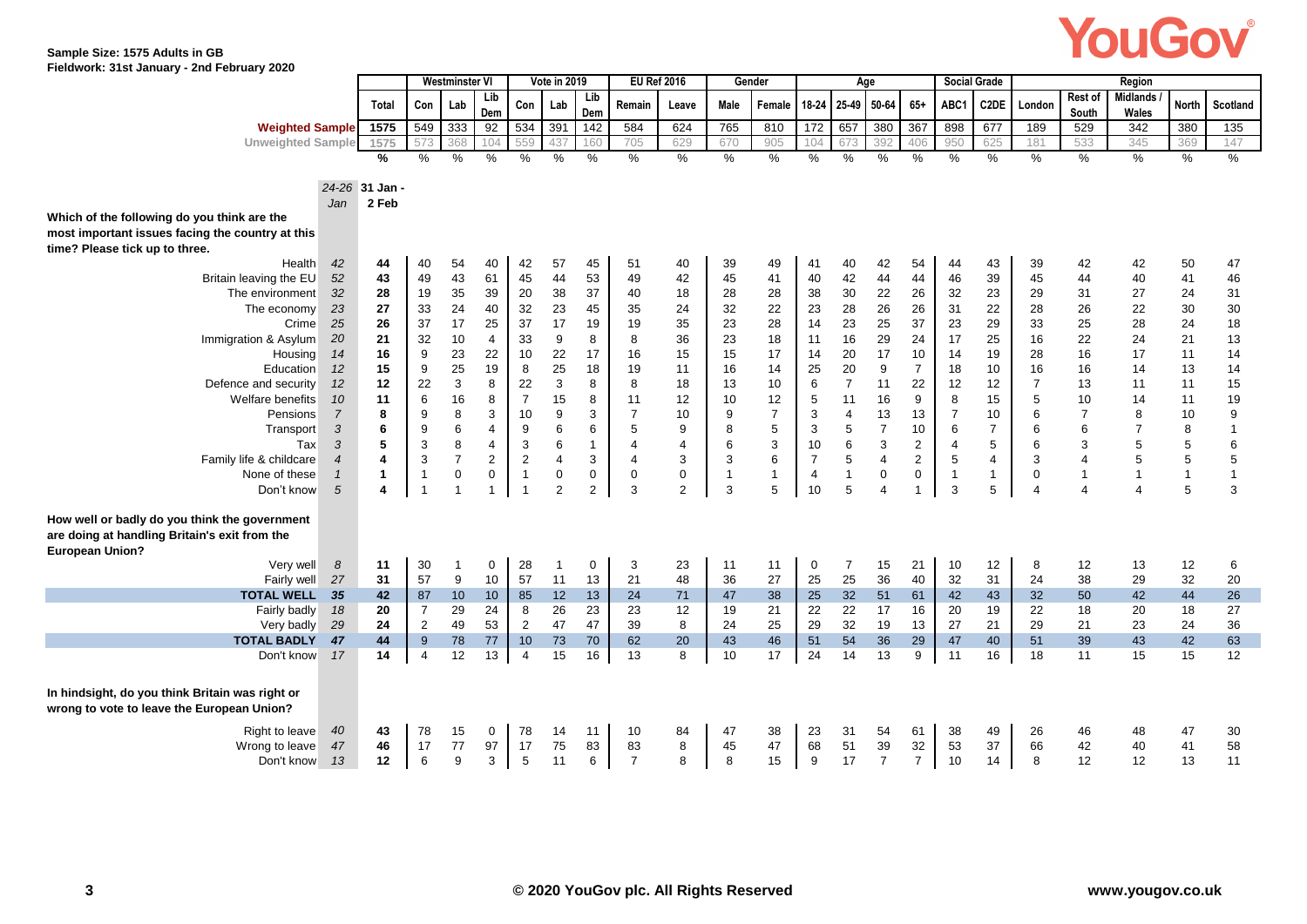YOUGOV

### **YouGov Weighting Data**

YouGov weights GB political surveys by (1) age interlocked with gender and education, (2) political attention (3) social grade (4) 2019 recalled vote interlocked with region and (5) EU referendum recalled vote. Weighting targets are YouGov estimates, data sources used in the calculation of targets are cited below. General election voting intention figures are additionally weighted by likelihood to vote. The poll was carried out online.

All polls are subject to a wide range of potential sources of error. On the basis of the historical record of the polls at recent general elections, there is a 9 in 10 chance that the true value of a party's support lies within 4 points of the estimates provided by this poll, and a 2 in 3 chance that they lie within 2 points.

|                                                                                | Unweighted no. Weighted no. |            | Target %       |
|--------------------------------------------------------------------------------|-----------------------------|------------|----------------|
| Age by Gender by Education (Labour Force<br>Survey and ONS Mid Year Estimates) |                             |            |                |
| Men Over 65                                                                    | 174                         | 167        | 10.6%          |
| Men 50-64 High education                                                       | 38                          | 50         | 3.2%           |
| Men 50-64 Mid education                                                        | 80                          | 72         | 4.6%           |
| Men 50-64 Low education                                                        | 67                          | 63         | 4.0%           |
| Men 25-49 High education                                                       | 102                         | 128        | 8.1%           |
| Men 25-49 Mid education                                                        | 129                         | 117        | 7.4%           |
| Men 25-49 Low education                                                        | 62                          | 82         | 5.2%           |
| Men Under 25 High education                                                    | 3                           | 14         | 0.9%           |
| Men Under 25 Mid & Low education                                               | 15                          | 72         | 4.6%           |
| Women Over 65                                                                  | 232                         | 200        | 12.7%          |
| Women 50-64 High education                                                     | 46                          | 47         | 3.0%           |
| Women 50-64 Mid education                                                      | 89                          | 82         | 5.2%           |
| Women 50-64 Low education                                                      | 72                          | 65         | 4.1%           |
| Women 25-49 High education                                                     | 143                         | 137        | 8.7%           |
| Women 25-49 Mid education                                                      | 152                         | 121        | 7.7%           |
| Women 25-49 Low education                                                      | 85                          | 72         | 4.6%           |
| Women Under 25 High education                                                  | 20                          | 17         | 1.1%           |
| Women Under 25 Mid & Low education                                             | 66                          | 68         | 4.3%           |
| Political Attention (British Election Study face to<br>face element)           |                             |            |                |
| Low $(0,1,2)$                                                                  | 118                         | 299        | 19.0%          |
| Medium (3-7)                                                                   | 1076                        | 945        | 60.0%          |
| High (8,9,10)                                                                  | 381                         | 331        | 21.0%          |
| <b>Social Grade</b> (NRS and 2011 census)                                      |                             |            |                |
| AB                                                                             | 469                         | 441        | 28.0%          |
| C <sub>1</sub>                                                                 | 481                         | 457        | 29.0%          |
| C <sub>2</sub>                                                                 | 287                         | 331        | 21.0%          |
| DE                                                                             | 338                         | 347        | 22.0%          |
| EU Referendum Vote (Election Result)                                           |                             |            |                |
| Remain<br>Leave                                                                | 705                         | 584        | 37.1%          |
| Don't Know / Did Not Vote                                                      | 629<br>241                  | 624<br>367 | 39.6%<br>23.3% |